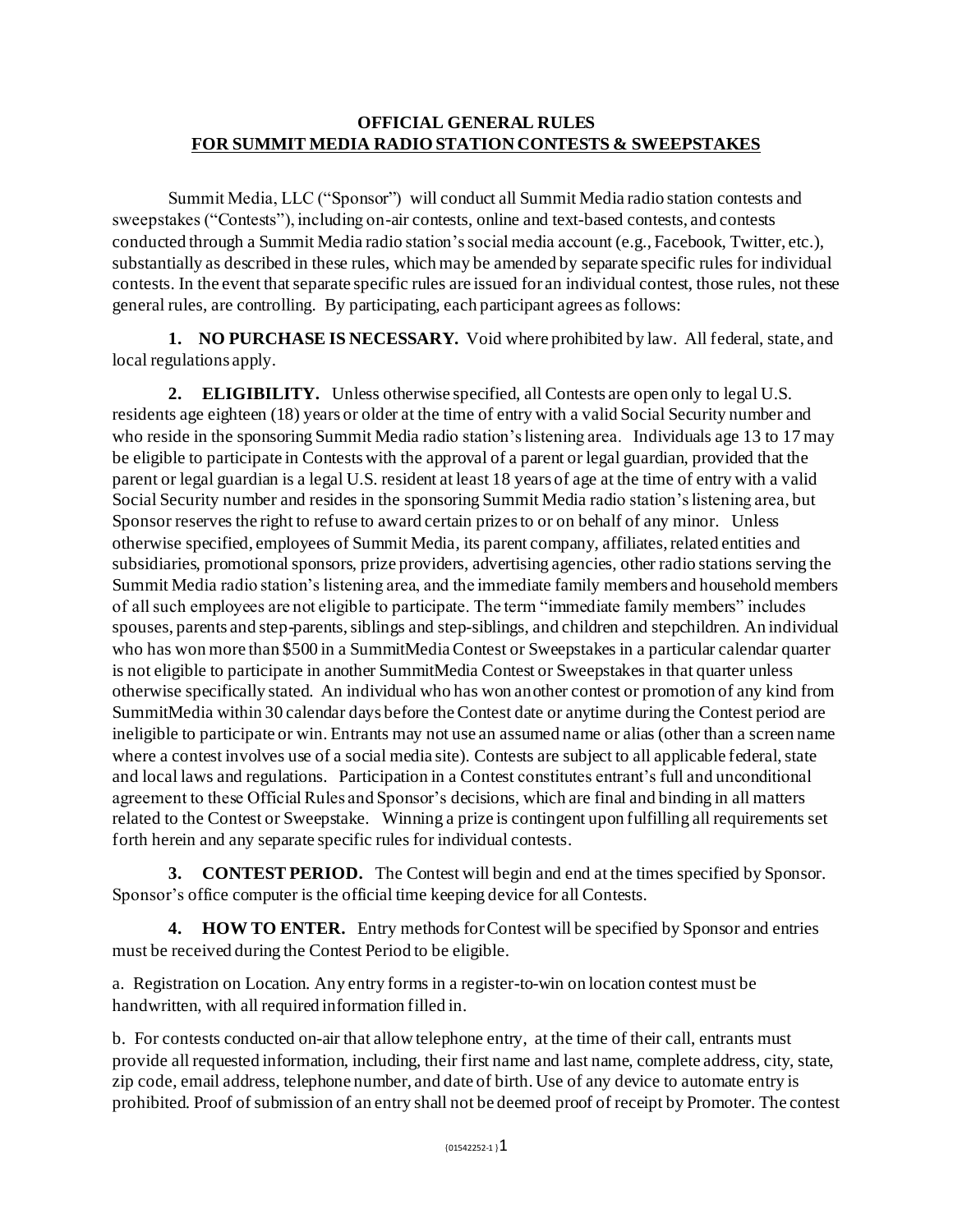administrator's telephone system is the official time keeping device for the Contest. Telephone responses to "cues to call" are only official when heard on-air via Sponsor.

c. For contests that allow entry by submission of a text entry or website entry, all entrants must follow the "call to action" entry instructions and submit any requested information. Entrants hereby expressly consent to the receipt of a confirmatory bounce-back message related to this contest. For text message contests, message and data rate may apply. Text message and any mobile device entry entries will be deemed made by the authorized account holder of the mobile account submitted at the time of entry. The authorized account holder is the natural person who is assigned to the text or mobile telephone number by a telecommunications provider, or other organization that is responsible for assigning such numbers. Multiple entrants are not permitted to share the same text or mobile telephone number. Use of any device to automate entry is prohibited. Proof of submission of an entry shall not be deemed proof of receipt by Promoter. The contest administrator's computer is the official time keeping device for the Promotion.

d. Each entry via Facebook, Instagram, Twitter or other social media must include requested information, including, where required, the entrant's first name and last name, complete postal address (street, city, state, and zip code), email address, telephone number, and date of birth. Unless otherwise disclosed, no Contest is in any way sponsored, endorsed, administered by, or associated with Facebook, Instagram, Twitter or other social media platform. By submission of an entry, an entrant releases Facebook, Instagram, Twitter or other social media platform from any responsibility or liability for the Contest, prizes, or promotion. Entrants are providing entry information to the Promoter and not to Facebook, Instagram, Twitter or other social media platform.

In any contest using on-line voting, unless otherwise stated in the rules of that specific contest, such voting is limited to one vote per verified email address. If an entrant receives multiple and/or irregular votes or multiple votes from the same source, including votes generated by a program, script, macro or other automated means, Sponsor reserves the right to disqualify the entrant, in its sole discretion. Sponsor shall not be responsible for lost, late, incomplete, invalid, unintelligible, inappropriate or misdirected entries, all of which will be disqualified. In the event of a dispute as to any entry, the authorized account holder of the email address or telephone number used to enter will be deemed to be the participant. The "authorized account holder" is the natural person assigned the telephone number by the wireless carrier or an email address by an Internet access provider, online service provider or other organization responsible for assigning email addresses for the domain associated with the submitted address. Potential winner may be required to show proof of being the authorized account holder. All entries become the sole and exclusive property of Sponsor and will not be returned. Sponsor reserves the right to contact entrants and all other individuals whose email address is submitted as part of a Contest.

5. **TELEPHONE AND DELIVERY DISCLAIMER**. Participants are restricted to the use of ordinary telephone equipment. Participants that enable the "Caller ID" block function will not be allowed to participate unless they enter their correct area code and telephone number. The Sponsor disclaims all liability for the inability of a participant to complete or continue a telephone call due to equipment malfunction, busy lines, inadvertent disconnections, acts beyond the Sponsor's control, or otherwise. The Sponsor disclaims all liability for any delays, misdelivery, loss, or failure in the delivery of any item sent by mail, courier, express, electronic transmission, or other delivery method. The Sponsor is not responsible for mechanical, technical, electronic, communications, telephone, computer, hardware or software malfunctions or failures of any kind, including: failed, incomplete, garbled or delayed transmission of online entries, traffic congestion on telephone lines, the Internet or at any website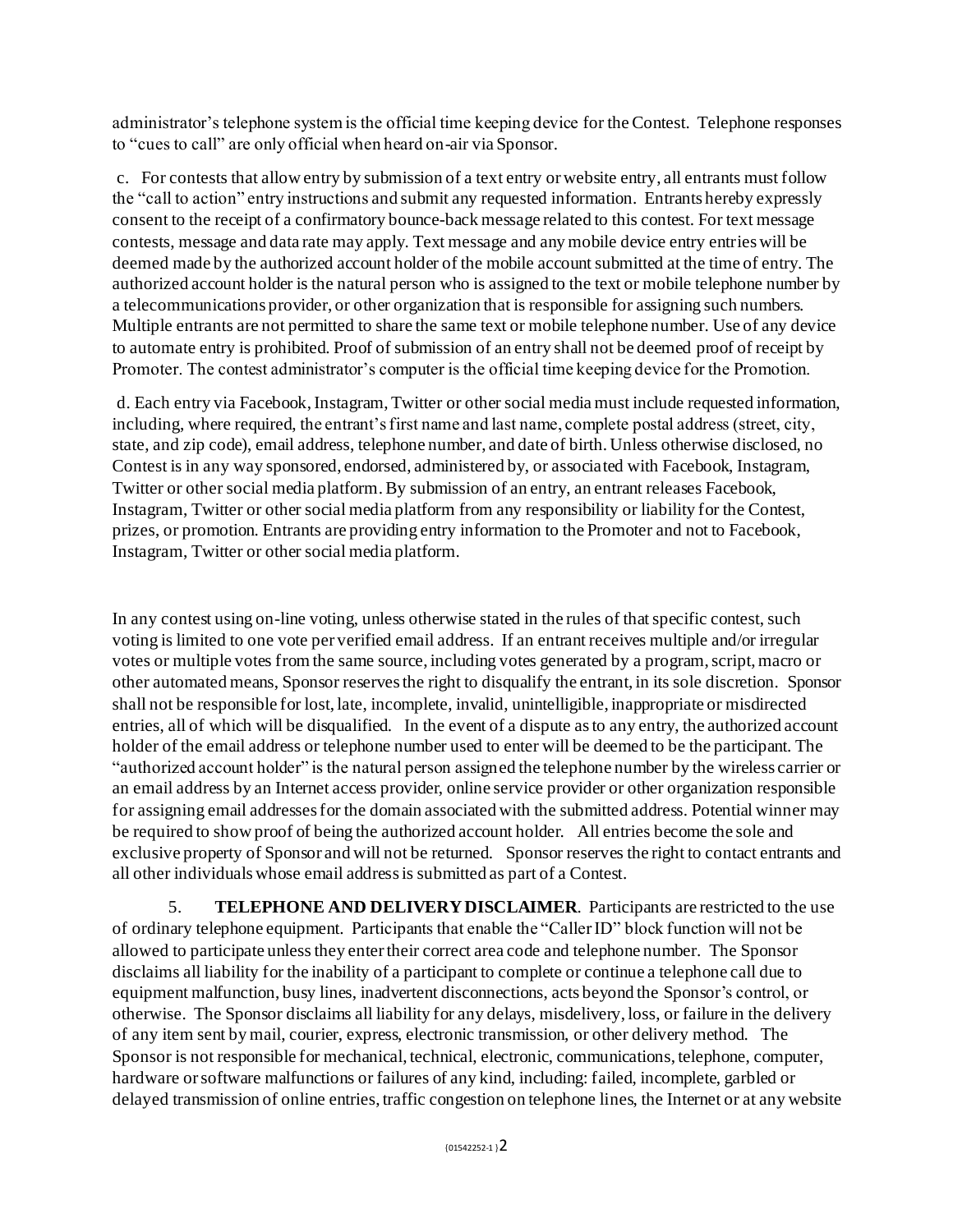or lost or unavailable network connections which may limit an online entrant's ability to participate in the contest, and any injury or damage to entrant's or any other person's computer related to or resulting from participating in or downloading any information necessary to participate in this contest. Due to the time delay that exists between a Summit Media radio station's over-the-air signal and its online webcast, listeners who listen to a Summit Media radio station online may hear Contest information or a cue to call later than listeners listening to the station's over-the-air signal. As a result, the odds of an online listener winning a Contest may be diminished.

**6. WINNER SELECTION AND ODDS OF WINNING.** Contest winners will be determined according to the method specified by Sponsor at Sponsor's sole and exclusive discretion. If the Contest requires Entrant to answer trivia, provide information or otherwise perform in some manner to participate and qualify to win, the decisions of Sponsor and/or the other judges will be final as to all matters including the accuracy and/or completeness of the answer, as well as the quality of the information or other performance. Odds of winning a Contest prize depend on a number of factors, including, but not limited to, the number of eligible entries received by Sponsor during the Contest Period and the number of listeners participating at any given time. The winning entrant will be contacted using the email address and/or telephone number provided with the entry and will be awarded the prize subject to verification of eligibility and compliance with the terms of these rules or the specific Contest rules. Sponsor's decisions as to the administration and operation of Contests and the selection of potential winners are final and binding in all matters related to the Contest. Any protest in the conducting of the contest, the selection of the winners, or the awarding of prizes must be made within three days of the conclusion of the contest; the resolution of any protest shall be in the sole discretion of Sponsor, whose decision shall be considered final.

**7. NOTIFICATION AND VERIFICATION OF POTENTIAL WINNER.** POTENTIAL CONTEST WINNERS ARE SUBJECT TO VERIFICATION BY SPONSOR WHOSE DECISIONS ARE FINAL AND BINDING IN ALL MATTERS RELATED TO THE CONTEST. The potential winner must continue to comply with all terms and conditions of these Official Rules and/or the Office Rules of the specific Contest, and winning is contingent upon fulfilling all requirements. The potential winner will be notified by email and/or telephone call, after the date the Contest concludes. Failure to respond to the initial verification contact within three (3) days of notification may result in disqualification. The potential winner will be required to come in person to Sponsor's local office by a specific date during normal business hours, Monday through Friday, to provide proof of identity, execute an affidavit of eligibility, a liability/publicity release (except where prohibited), and a W-9 IRS Form, in order to claim his/her prize. A winner who executes these documents within the required time period will be deemed to have accepted the prize and thereafter will not be permitted to rescind their acceptance of the prize and/or return the prize. If a potential winner cannot be contacted, fails to provide the affidavit of eligibility and/or the liability/publicity release within the required time period, or if the prize or prize notification is returned as undeliverable, potential winner forfeits the prize. In the event that the potential winner of a Contest prize is disqualified for any reason, Sponsor may award the applicable prize to an alternate winner by random drawing from among all remaining eligible entries, or other means chosen by the Sponsor and indicated in the particular contest rules.

**8. PRIZES.** Prizes and their approximate retail value vary based on the specific contest. Winner is responsible for all taxes associated with prize receipt and/or use. Sponsor reserves the right to substitute any listed prize for one of equal or greater value for any reason.

For prizes that involve travel, winner agrees to accept all blackout dates, space availability limitations, etc. established by Sponsor's prize provider(s), such as those regarding hotels, airlines, railroads and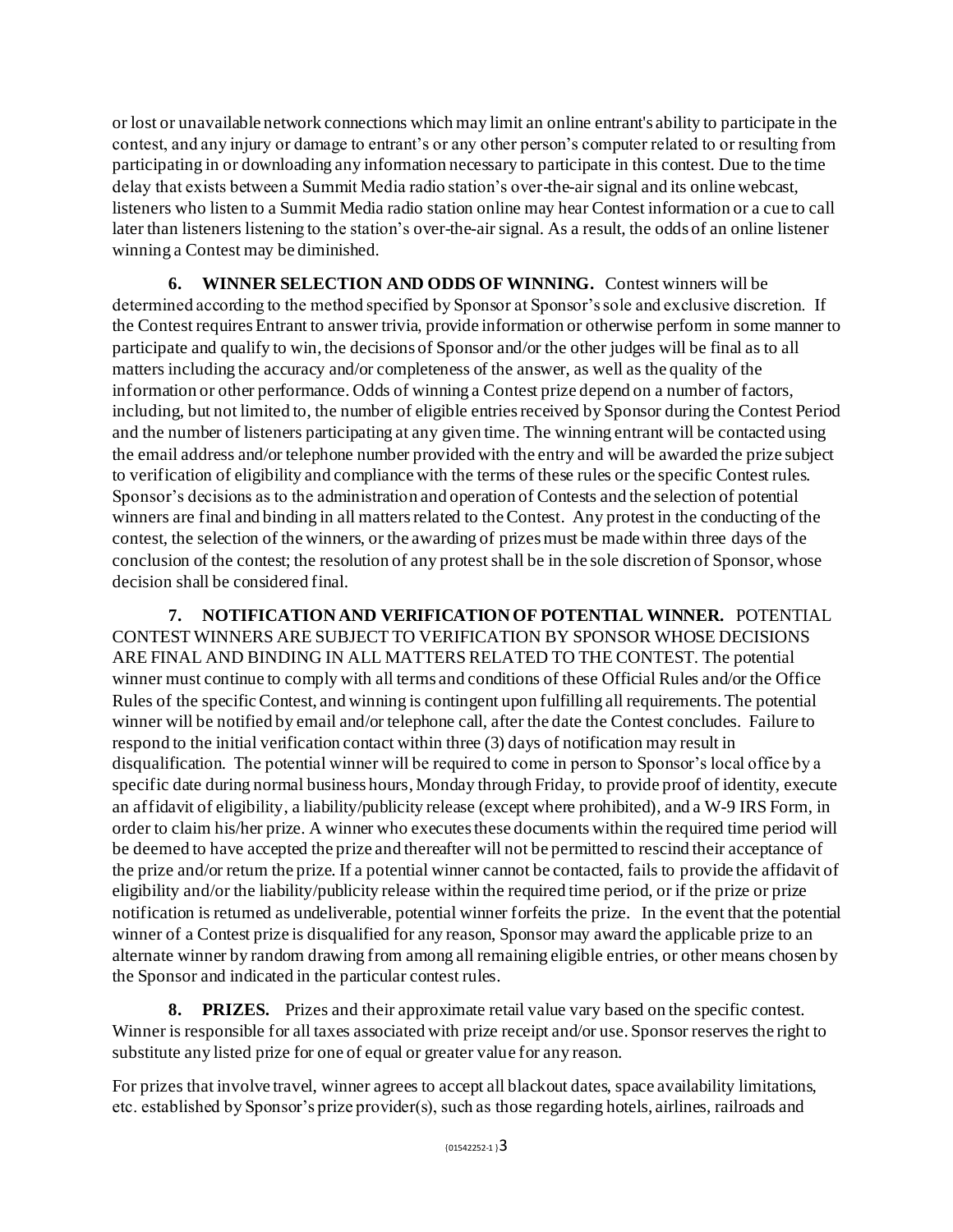ships. Actual value of trip may vary based on point of departure and airfare fluctuations. Any difference between stated approximate retail value and actual value of Prize will not be awarded and is specified in these Official Contest Rules. Airline tickets are non-refundable/non-transferable and are not valid for upgrades and/or frequent flyer miles. All airline tickets are subject to flight variation, work stoppages, and schedule or route changes. Selection of airline and hotel are solely within Sponsor's discretion. Meals, gratuities, luggage fees, incidental hotel charges and any other travel-related expenses not specified herein are the sole responsibility of winner and guest. The Sponsor shall not be responsible for any cancellations, delays, diversions or substitution or any act or omissions whatsoever by the air carriers, hotels, venue operators, transportation companies, prize providers or any other persons providing any prize-related services or accommodations. Lost, stolen or damaged airline tickets, travel vouchers or certificates will not be replaced or exchanged. Additional prize award details and travel information to be provided to the prizewinner at the time of notification. Travel for the trip awarded must take place on and/or within the designated dates and is subject to schedule and availability, alternative travel dates will not be provided. If the prizewinner(s) is unavailable for travel on the designated dates, the specified or prize will be forfeited and may or may not be awarded to an alternate prizewinner(s) at the sole discretion of the Sponsor. Exact travel dates and arrangements may be subject to availability whether specified or not. Winner and travel guest must travel on same itinerary. Any and all airport transfers, ground transportation, meals, incidentals, gratuities, phone calls, luggage fees, travel insurance and applicable taxes (including, but not limited to all local, state and federal taxes) and any and all other expenses not specifically mentioned herein are the sole responsibility of the prize winner. If, for any reason, any part of the trip package is canceled or shall become unavailable, postponed or canceled, the Sponsor shall have no further responsibility for that portion of the prize and the prize will be awarded without the inclusion of the item on the same itinerary. Trips are non-transferable and no substitution will be made except as provided at the Sponsor's or prize provider's sole discretion. If the trip requires traveling outside of the U.S., the winner must have a valid U.S. passport, and if winner does not have a passport at the time of travel, the trip prize may be forfeited. If the winner is eligible, but a minor in his/her state of residence, the travel guest must be winner's parent or legal guardian. A MINOR (DETERMINED BY THE AGE OF MAJORITY IN HIS/HER STATE OF RESIDENCE) MAY ONLY ACCOMPANY THE WINNER AS A TRAVEL GUEST IF THE WINNER IS THE MINOR'S PARENT OR LEGAL GUARDIAN. ALL MINORS MUST BE ACCOMPANIED AT ALL TIMES DURING TRIP (INCLUDING, BUT NOT LIMITED TO, IN-FLIGHT, HOTEL STAY AND ALL PRIZE-RELATED EVENTS) BY MINOR'S PARENT OR LEGAL GUARDIAN. In taking any trip as a prize from Sponsor, winner does so entirely on their own initiative, risk and responsibility. BY ACCEPTING PRIZE, WINNERS ACCEPT THE INHERENTLY DANGEROUS NATURE AND RISK IN ANY TRAVEL OR TRANSPORTATION, INCLUDING BOATING, SUCH RISK INCLUDING PERSONAL INJURY AND/OR DEATH, ACKNOWLEDGES THAT HIS/HER PARTICIPATION IN THE PRIZE EVENT IS VOLUNTARY, ACKNOWLEDGES THAT THERE ARE NATURAL FACTORS AND OCCURRENCES WHICH MAY IMPACT ON OR AFFECT THE SAFETY OF THE ACTIVITIES HE/SHE IS PARTICIPATING IN AND HE/SHE ASSUMES THE RISK OF SUCH FACTORS AND OCCURRENCES AND AGREES THAT THE SPONSOR AND RELEASED PARTIES SHALL NOT BE IN ANY WAY RESPONSIBLE FOR ANY RESULTING INJURY AND/OR DEATH.

If concerts or other ticketed events have been awarded as a prize and the concert or event is postponed, rained out, cancelled or does not occur for other reasons beyond Sponsor's control, or if prize winner fails to attend the concert or event, Sponsor will not be responsible for replacing the prize.

If promotional cards are awarded as a prize, the promotional cards shall include and herein be referenced as "promotional card(s)" collectively to any prefunded bank card, a gift card, an electronic gift card,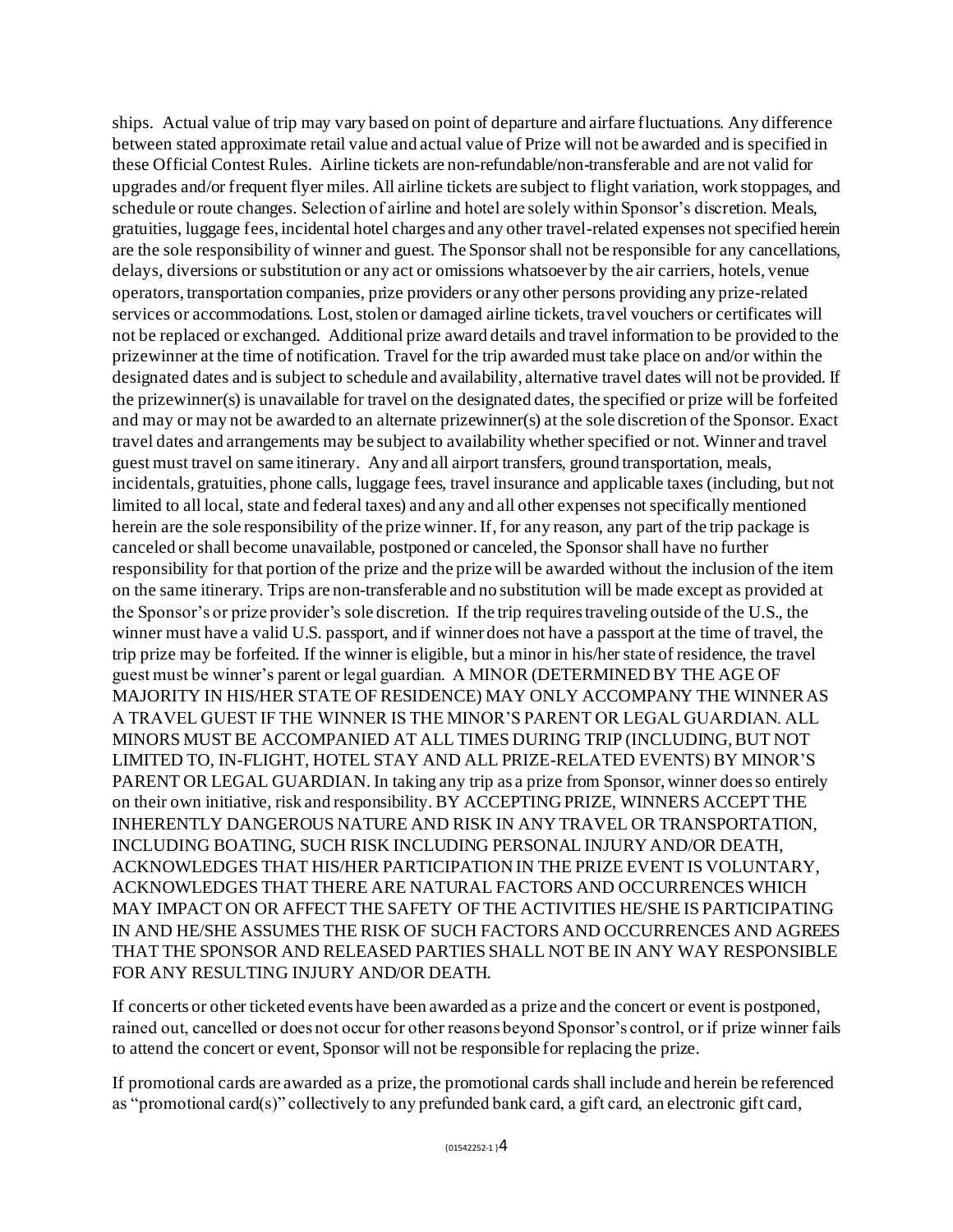stored-value card or certificate, a store card, merchant card, voucher for services or goods, a gift certificate or similar instrument and other redeemable instruments with value credit or the like that may be awarded are subject to terms, conditions and restrictions as set by issuer. Promotional cards are subject to the terms of use, applicable conditions and restrictions, including any expiration dates, promulgated by issuer of card. The promotional cards are not transferable, redeemable for cash or exchangeable for any other prize. Redemption of the promotional card will be subject to the standard terms, conditions and restrictions applicable to the participating merchant and or the card issuer in effect on the day of issuance of the promotional card. The promotional card cannot be redeemed for the purchase of other promotional cards. Except as required by law, the promotional card cannot be reloaded, resold, transferred for value, redeemed for cash, or applied to any other account. The Sponsor is not responsible if any promotional card is lost, stolen, destroyed or used without permission. If the promotional card is lost or stolen, it will not be replaced.

If winner requests that a prize be mailed to him/her, and Sponsor agrees to do so, winner agrees that Sponsor will send the prize by U.S. Postal Service, and that Sponsor is not responsible for lost, stolen, or misdirected mail, and that the prize will not be replaced if it is not received by winner.

ALL PRIZES ARE AWARDED "AS IS" AND THE SPONSOR DOES NOT MAKE (AND IS NOT RESPONSIBLE FOR) ANY REPRESENTATIONS, GUARANTEES, OR WARRANTIES OF ANY KIND, EXPRESS OR IMPLIED, IN FACT OR IN LAW, RELATING TO ANY PRIZE (INCLUDING, WITHOUT LIMITATION, ANY IMPLIED WARRANTY OF MERCHANTABILITY OR FITNESS FOR A PARTICULAR PURPOSE), AND ALL SUCH WARRANTIES ARE HEREBY DISCLAIMED.

**9. ENTRY CONDITIONS AND RELEASE.** By entering a Contest, each participant agrees to: (a) comply with and be bound by these Official Rules, the Office Rules of the specific Contest, and the decisions of Sponsor, which are binding and final in all matters relating to any Contest; (b) release and hold harmless Sponsor, Summit Media, and its subsidiaries, related and affiliated companies, participating sponsors, the prize suppliers and any other organizations responsible for sponsoring, fulfilling, administering, advertising or promoting the Contest, and each of their respective past and present officers, directors, employees, agents and representatives (collectively, the "Released Parties") from and against any and all claims, expenses, and liability, including but not limited to negligence and damages of any kind to persons and property, including but not limited to invasion of privacy (under appropriation, intrusion, public disclosure of private facts, false light in the public eye or other legal theory), defamation, slander, libel, violation of right of publicity, infringement of trademark, copyright or other intellectual property rights, property damage, or death or personal injury arising out of or relating to a participant's entry, creation of an entry or submission of an entry, participation in a Contest, acceptance or use or misuse of prize (including any travel or activity related thereto) and/or the broadcast, exploitation or use of entry; and (c) indemnify, defend and hold harmless the Released Parties from and against any and all claims, expenses, and liabilities (including reasonable attorneys' fees) arising out of or relating to an entrant's participation in the Contest and/or entrant's acceptance, use, non-use or misuse of the prize.

**10. PUBLICITY.** Except where prohibited, participation in a Contest constitutes winner's consent to Sponsor's and its agents' use of winner's name, likeness, photograph, voice, opinions and/or hometown and state for promotional purposes in any media, worldwide, without further payment or consideration, unless otherwise prohibited by law. Each contest participant acknowledges and agrees that any telephone calls placed to the Station's contest line may be broadcast live on the Station, and also may be recorded for use on-air at a later time. Winners may be required to sign a separate publicity waiver and/or release upon collecting a prize.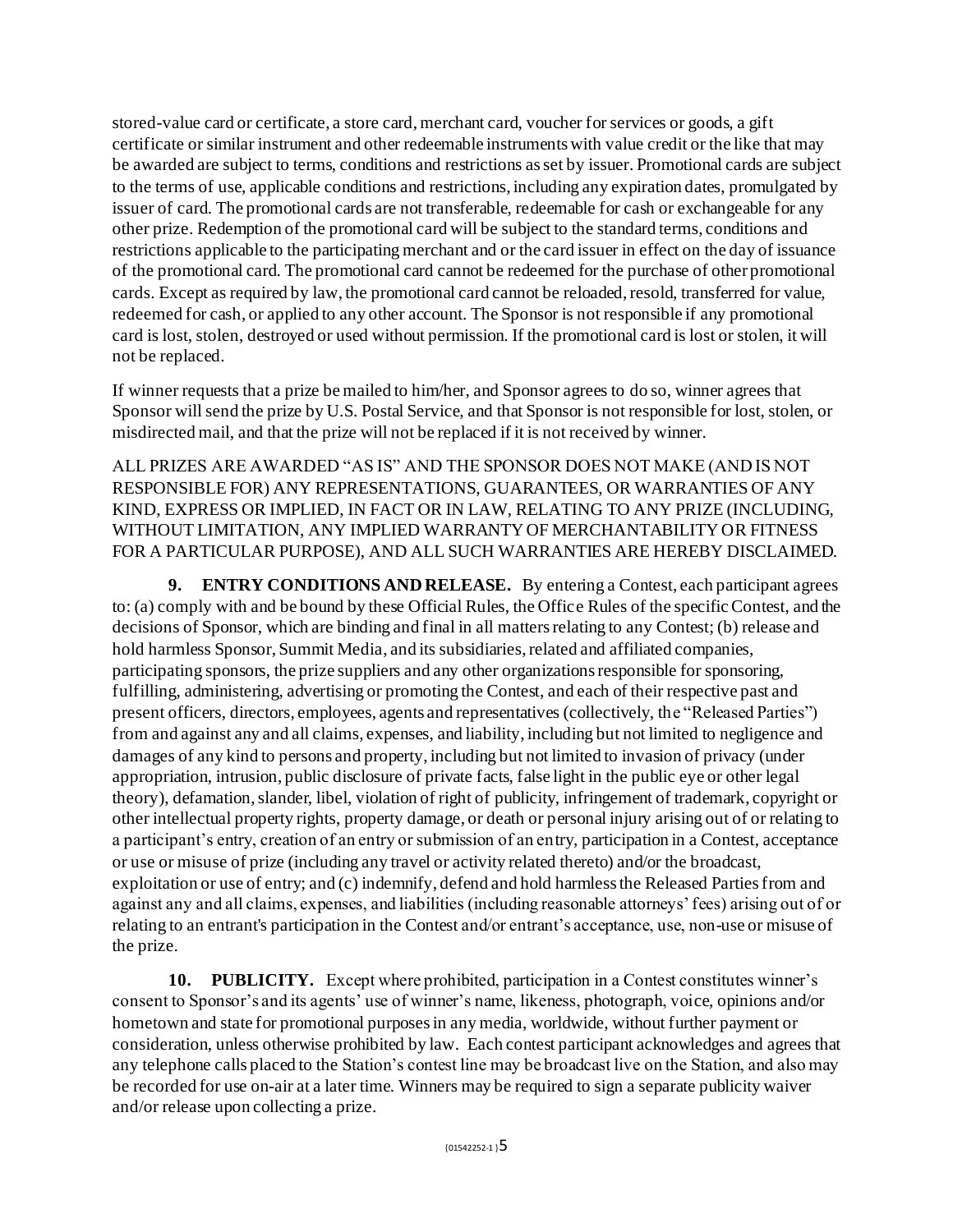**11. CONSUMER CREATED CONTENT.** If the entry for the Contest includes any creative material from the participant, including but not limited to, consumer created content, by submitting your entry: (1) you agree that your disclosure is gratuitous, unsolicited and without restriction and will not place Sponsor or its Contest partners under any fiduciary or other obligation, that Sponsor is free to disclose the ideas on a non-confidential basis to anyone or otherwise use the ideas without any additional compensation to you; (2) you acknowledge that, by acceptance of your submission, Sponsor and its contest sponsors do not waive any rights to use similar or related ideas previously known to Sponsor or its partners, or developed by their employees, or obtained from sources other than you; (3) you are verifying that you are the owner and producer of the submitted material and that no third party ownership rights exist to any material submitted, or, to the extent that any third party ownership rights exist, you have obtained all necessary licenses and/or clearances to use such third party content, and (4) you are hereby granting Sponsor a perpetual, worldwide, nonexclusive, royalty-free, sub-licensable (through multiple tiers) right and license to use, publish, reproduce, display, perform, adapt, modify, distribute, have distributed and promote such content in any form, in all media now known or hereinafter created, anywhere in the world, for any purpose.

All Content submitted must confirm to the additional submission requirements set forth as follows to be eligible:

• Content must comply with these Official General Rules, the rules of the specific contest, and any Terms of Service on the Sponsor website;

• Content must be uploaded/submitted in the format specified and must comply with the posting requirements set forth above and as posted on the Sponsor website;

• The Content must be Federal Communications Commission acceptable, including no use of indecent or obscene material or language;

• Content cannot be sexually explicit or suggestive, unnecessarily violent or derogatory of any ethnic, racial, gender, religious, professional or age group, profane or pornographic, contain nudity or any materially dangerous activity;

• Content cannot promote alcohol, illegal drugs, tobacco, or firearms/weapons (or the use of any of the foregoing), and cannot promote or portray any activities that may appear unsafe or dangerous, or any particular political agenda or message;

• Content cannot be offensive, endorse any form of hate or hate group;

• Content cannot defame, misrepresent or contain disparaging, libelous, or misleading remarks, comments, or material about the Sponsor, the station, any of their respective products and/or services, or about any other people, products or companies;

• Content cannot infringe on or violate any copyright, patent, trademark, trade secret, trade dress, right of publicity, or other intellectual property, proprietary, or contractual right of a third party and cannot contain any personal identification such as license plate numbers, personal names, e-mail addresses or street addresses, other than entrant's;

• Content cannot advertise or promote any brand or product of any kind, without permission;

• Content cannot contain copyrighted materials owned by others (including photographs, sculptures, paintings and other works of art or images published on or in websites, television, movies or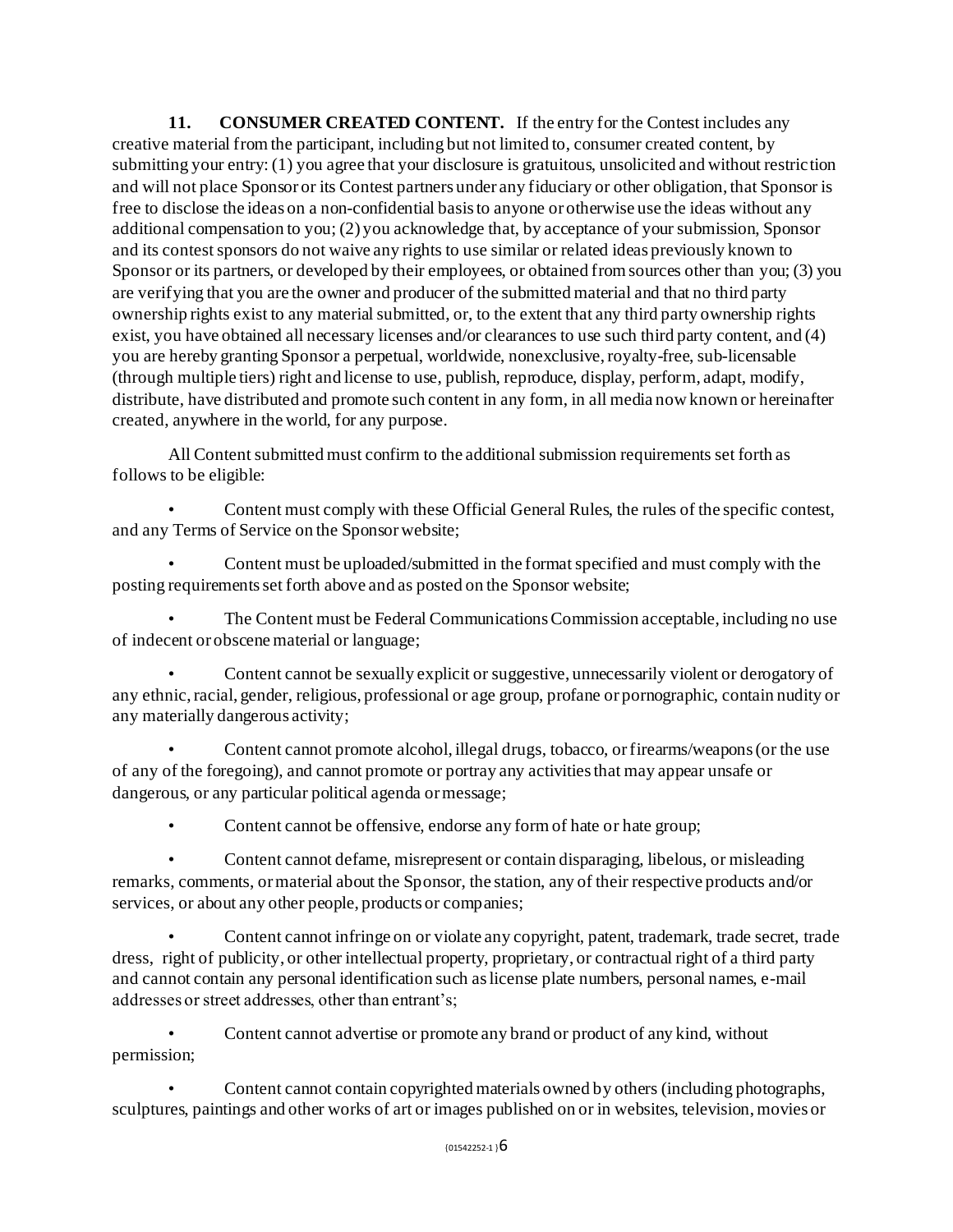other media) without permission (Sponsor does not permit the infringement of others' rights and any use of materials not original to the entrant, except copyrighted materials owned by Sponsor, is grounds for disqualification from the Contest. Therefore, do not copy your favorite movie, book or photo or include materials, images, graphics, music or trademarks belonging to any third parties or incorporate the names, voices, likeness or personas of any party other than yourself unless you have obtained all rights necessary to permit you to use same in connection with your content and grant the rights herein granted to Sponsor and Contest Entities);

• Content shall not include any background artwork, unless it is an original work of the entrant (any artwork, murals, etc. that can be seen in the Content must be created solely by the entrant or entrant must be the sole owner of all copyright interests therein);

The Content cannot be abusive or harassing towards any individual or group of individuals regarding race, sex, religion, creed, national origin, age, disability, gender identity or expression, sexual orientation or any legally protected classification (which includes, but is not limited to, epithets or slurs, threats, intimidations, or hostile acts);

• Content cannot contain materials embodying the names, likenesses, photographs, or other indicia identifying any person, living or dead, without permission;

• Content cannot communicate any messages or images inconsistent with the positive images and/or goodwill to which Sponsor wishes to associate;

• Content cannot depict, and cannot itself, be in violation of any law; and

The Content must be socially acceptable and in good taste, as determined by the station in the station's sole discretion.

ALL DECISIONS REGARDING THE APPROPRIATENESS OF THE MATERIALS CONTAINED IN THE CONTENT SHALL BE AT THE SOLE DISCRETION OF THE SPONSOR. The Sponsor reserves the right to reject any Content, in its sole discretion, based on the terms set forth herein as well as current broadcast standards and other programming and operating practices and policies established by the Sponsor and/or station for airing advertising. Any waiver of any obligation hereunder by Sponsor does not constitute a general waiver of any obligation to entrants. Sponsor reserves the right to waive the Contest Content requirements set forth herein in its reasonable discretion. Sponsor reserves the right, in its reasonable discretion, during or upon completion of the Entry Period, to request that any entrant resubmit his or her Content which fails to comply with the Content requirements prior to any judging period. CONSUMER CREATED CONTENT POSTED TO THE WEBSITE WAS NOT EDITED BY SPONSOR AND IS THE VIEWS/OPINIONS OF THE INDIVIDUAL ENTRANT AND DOES NOT REFLECT THE VIEWS OF SPONSOR IN ANY MANNER. If you think that any Content infringes your intellectual property rights, contact us by mail at DMCA Designated Agent, Summit Media LLC, 2700 Corporate Drive #115, Birmingham, AL 35242 or by email to dmca@summitmediacorp.com.

**12. TAXES.** All State, Local, Federal and or other taxes, duties, tariffs, title fees, licensing fees, or other fees for prizes awarded in any Contest become the sole responsibility of the winner. Winners will be required to fill out and return an IRS W-9 tax form. Valuation of prizes may be based on information given to Sponsor by the provider of the prize. All those who win a prize or prizes over a certain threshold value in any given year may be issued an IRS Form 1099 to report their winnings.

**13. GENERAL CONDITIONS.** Sponsor may cancel any Contest or any part of a Contest, if any fraud, technical failures or any other factor beyond Sponsor's reasonable control impairs the integrity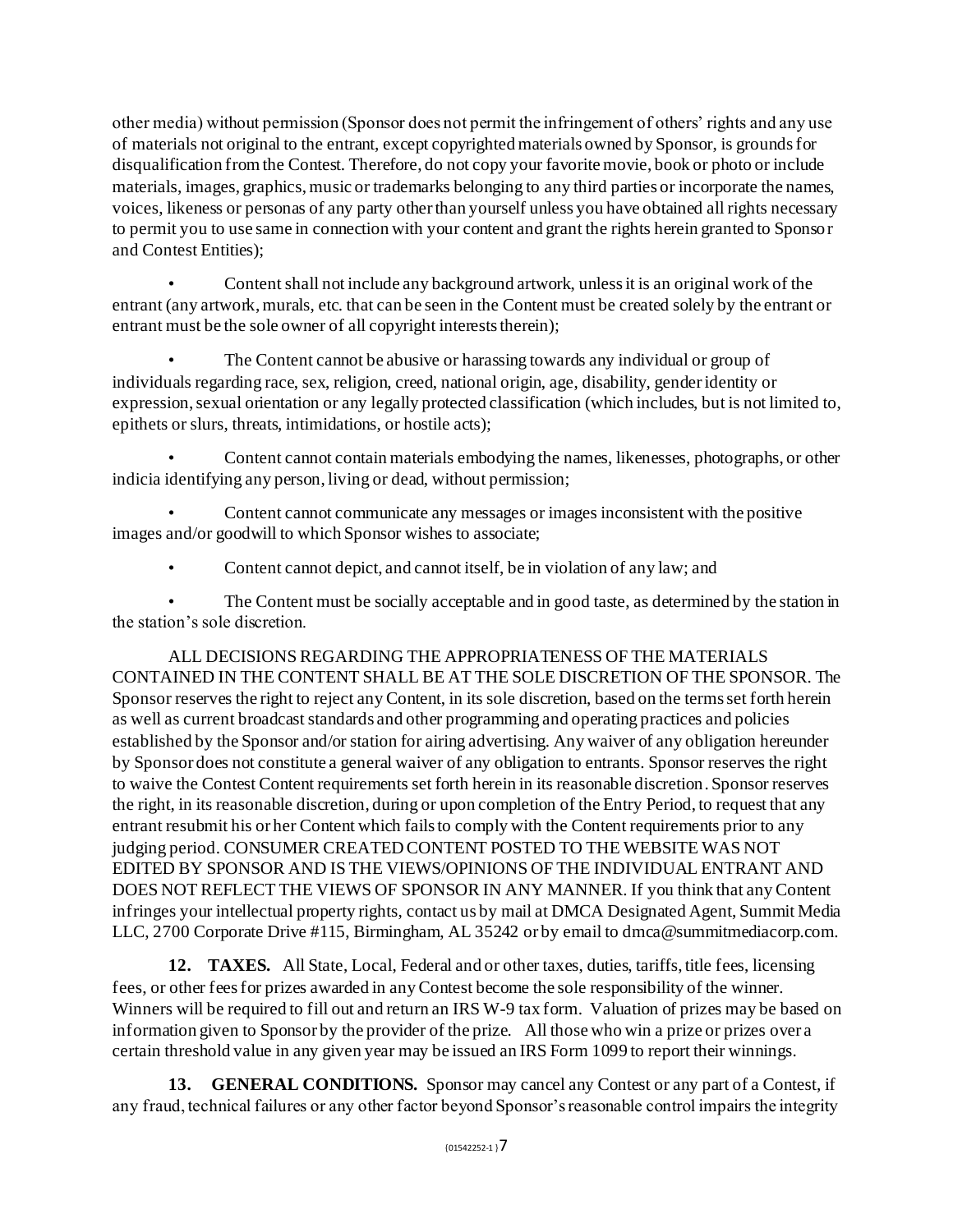or proper functioning of the Contest, as determined by Sponsor in its sole discretion. Sponsor reserves the right in its sole discretion to disqualify any individual it finds to be tampering with the entry process or the operation of the Contest or to be acting in violation of these Official Rules or any other promotion or in an unsportsmanlike or disruptive manner, or to be acting in violation of any federal, state or local law. Any attempt by any person to deliberately undermine the legitimate operation of a Contest may be a violation of criminal and civil law, and, should such an attempt be made, Sponsor reserves the right to seek legal remedies including damages from any such person to the fullest extent permitted by law. Sponsor may, in its sole discretion, waive or change any of these Official Rules in a particular case, but will advise the public of such waiver or changes as practicable as possible after they are made.

**14. LIMITATIONS OF LIABILITY.** The Released Parties are not responsible for: (1) any incorrect or inaccurate information, whether caused by entrants, printing errors or by any of the equipment or programming associated with or utilized in the Contest ; (2) technical failures of any kind, including but not limited to malfunctions, interruptions, or disconnections in phone lines or network hardware or software; (3) unauthorized human intervention in any part of the entry process or the Contest; (4) technical or human error which may occur in the administration of the Contest or the processing of entries; or (5) any injury or damage to persons or property which may be caused, directly or indirectly, in whole or in part, from entrant's participation in the Contest or receipt or use, non-use or misuse of any prize. If for any reason an entrant's entry is confirmed to have been erroneously deleted, lost, or otherwise destroyed or corrupted, entrant's sole remedy is another entry in the Contest, provided that if it is not possible to award another entry due to discontinuance or completion of the Contest, or any part of it, for any reason, Sponsor, at its discretion, may elect to hold a random drawing from among all eligible entries received up to the date of discontinuance for any or all of the prizes offered herein. No more than the stated number of prizes will be awarded. In the event that production, technical, programming or any other reason causes more than stated number of prizes as set forth in these Official Rules to be available or claimed, Sponsor reserves the right to award only the stated number of prizes by a random drawing among all legitimate, unawarded, eligible prize claims.

**15. DISPUTES.** Any controversy or claim arising out of or relating to the Sponsor Contest shall be settled by binding arbitration in a location determined by the arbitrator as set forth herein (provided that such location is reasonably convenient for claimant), or at such other location as may be mutually agreed upon by the parties, in accordance with the procedural rules for commercial disputes set forth in the Comprehensive Arbitration Rules and Procedures of JAMS ("JAMS Rules and Procedures") then prevailing, and judgment upon the award rendered by the arbitrator(s) may be entered in any court having jurisdiction thereof. The arbitrator shall be selected pursuant to the JAMS Rules and Procedures. The arbitrator shall apply the law of the state of the sponsoring station, consistent with the Federal Arbitration Act and applicable statutes of limitations, and shall honor claims of privilege recognized at law. If any part of this arbitration provision is deemed to be invalid, unenforceable or illegal (other than that claims will not be arbitrated on a class or representative basis), or otherwise conflicts with the rules and procedures established by JAMS, then the balance of this arbitration provision shall remain in effect and shall be construed in accordance with its terms as if the invalid, unenforceable, illegal or conflicting provision were not contained herein. If, however, the portion that is deemed invalid, unenforceable or illegal is that claims will not be arbitrated on a class or representative basis, then the entirety of this arbitration provision shall be null and void, and neither claimant nor Sponsor shall be entitled to arbitrate their dispute. Upon filing a demand for arbitration, all parties to such arbitration shall have the right of discovery, which discovery shall be completed within sixty days after the demand for arbitration is made, unless further extended by mutual agreement of the parties. THE ARBITRATION OF DISPUTES PURSUANT TO THIS PARAGRAPH SHALL BE IN THE ENTRANT'S INDIVIDUAL CAPACITY,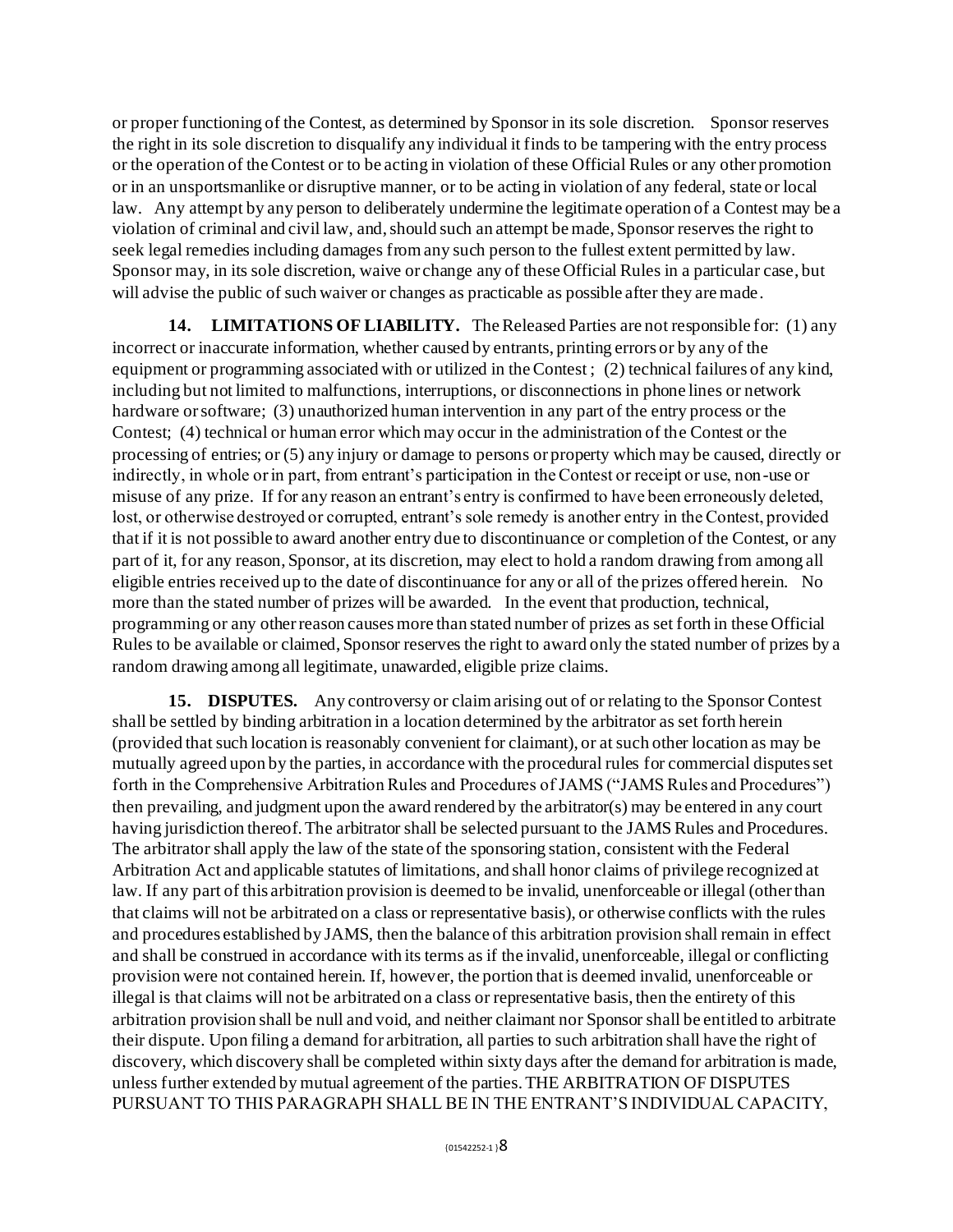## AND NOT AS A PLAINTIFF OR CLASS MEMBER IN ANY PURPORTED CLASS OR REPRESENTATIVE PROCEEDING. THE ARBITRATOR MAY NOT CONSOLIDATE OR JOIN THE CLAIMS OF OTHER PERSONS OR PARTIES WHO MAY BE SIMILARLY SITUATED. DO NOT ENTER THIS CONTEST IF YOU DO NOT AGREE TO HAVE ANY CLAIM OR CONTROVERSY ARBITRATED IN ACCORDANCE WITH THESE OFFICIAL RULES.

If for any reason arbitration is not legal or available, then entrant agrees that: (i) any and all disputes, claims and causes of action arising out of or connected with a Contest, or any prizes awarded, other than those concerning the administration of the Contest or the determination of the winner, shall be resolved individually, without resort to any form of class action; (ii) any and all disputes, claims and causes of action arising out of or connected with a Contest, or any prizes awarded, shall be resolved exclusively by the United States District Court or the appropriate state court located in the entrant's Summit Media radio station's listening area; (iii) any and all claims, judgments and awards shall be limited to actual out-ofpocket costs incurred, including costs associated with entering a Contest, but in no event attorneys' fees; and (iv) under no circumstances will entrant be permitted to obtain awards for, and entrant hereby waives all rights to claim punitive, incidental and consequential damages and any other damages, other than for actual out-of-pocket expenses, and any and all rights to have damages multiplied or otherwise increased. SOME JURISDICTIONS DO NOT ALLOW THE LIMITATIONS OR EXCLUSION OF LIABILITY FOR INCIDENTAL OR CONSEQUENTIAL DAMAGES, SO THE ABOVE MAY NOT APPLY TO YOU. All issues and questions concerning the construction, validity, interpretation and enforceability of these Official Rules, or the rights and obligations of entrant and Sponsor in connection with the Contest, shall be governed by, and construed in accordance with, the laws of the state in which the entrant's Summit Media radio station is located, without giving effect to any choice of law or conflict of law rules (whether of the state in which the entrant's Summit Media radio station is located or any other jurisdiction), which would cause the application of the laws of any jurisdiction other than the state in which the entrant's Summit Media radio station is located.

**16. ENTRANT'S PERSONAL INFORMATION.** Information collected from entrants via the Internet, including the Summit website or Internet applications, is subject to Sponsor's Privacy Policy, which is available on every Summit Media radio station's website under the "Privacy Policy" link. All entry blanks, forms, devices, and materials gathered during the course of entry, as well as all information contained on or within, shall become the sole property of Sponsor to be used, disposed of or destroyed in its sole discretion. Sponsor is not responsible for any incorrect or inaccurate information entered by website users, and assumes no responsibility for any error, omission, interruption, deletion, defect, delay in operation or transmission, communications line failure, theft or destruction or unauthorized access to a Summit Media radio station website.

To the extent a Contest involves use of a  $3<sup>rd</sup>$  party website, application or platform, individuals should be aware that the third party's Privacy Policy may apply as well. Summit claims no responsibility for the actions of any such third party in the collection or use of your information. Entrant may have the opportunity to opt-in to receive emails from third parties. In the event that entrant opts in to any available opportunities to receive information from a third party, that may or may not be associated with this Contest, entrant understands and acknowledges that his/her information will be provided to such third party and may be used by the third party as set forth in the third party's privacy policy. Any available optin opportunities are not required to enter the Contest, and opting in will not improve your chances of winning.

**17. CONSTRUCTION**. The invalidity or enforceability of any provision of these rules shall not affect the validity or enforceability of any other provision. In the event that any such provision is